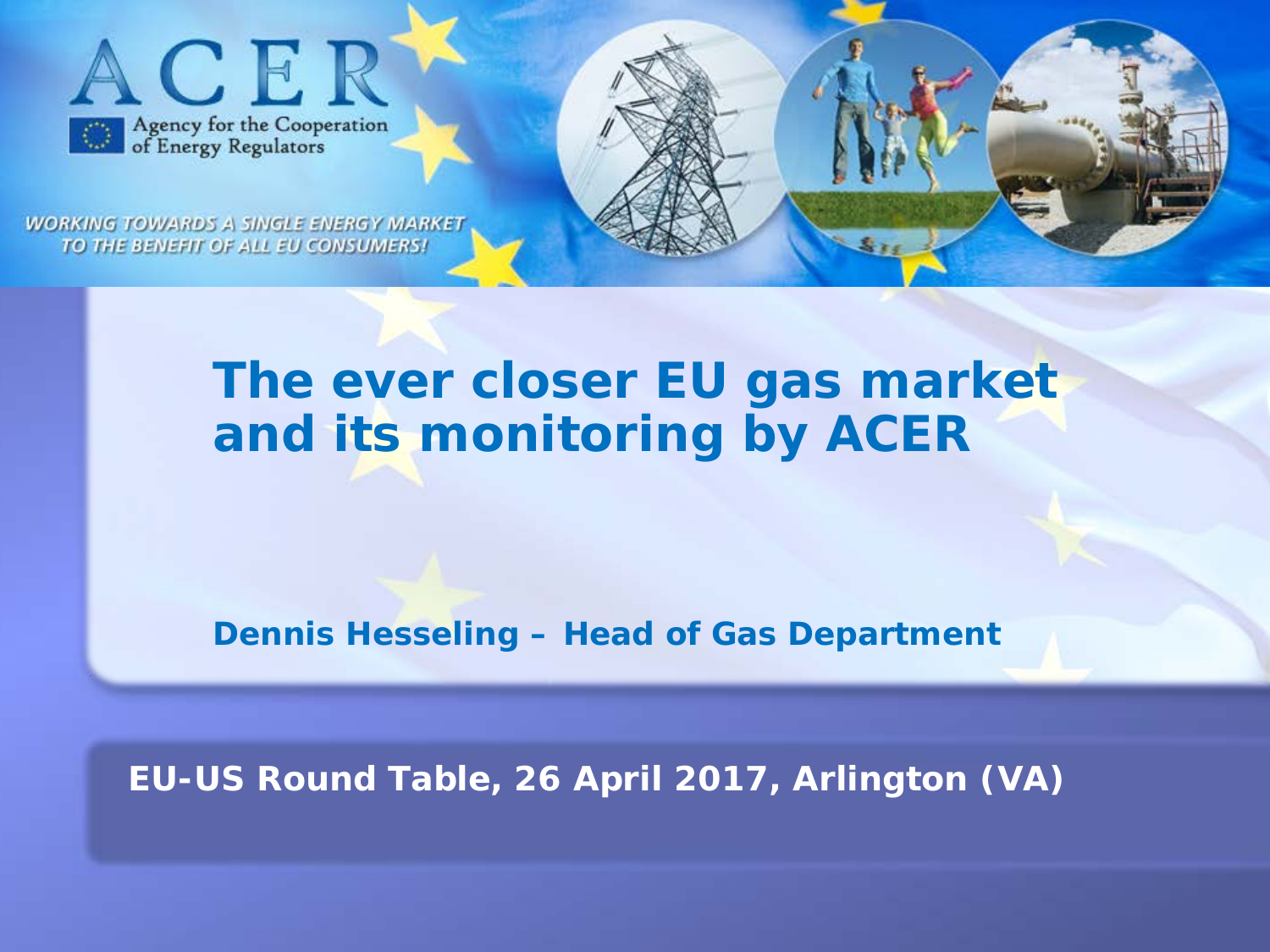

### **European and American gas hub prices are further aligning**

### **Overview of international wholesale gas price evolution – 2009 - 2016**



- **Prices of long-term gas contracts decreased thanks to impact of indexation components (hub elements impact and/or falling oil prices impact)**
- **Global LNG economics contribute to alignment**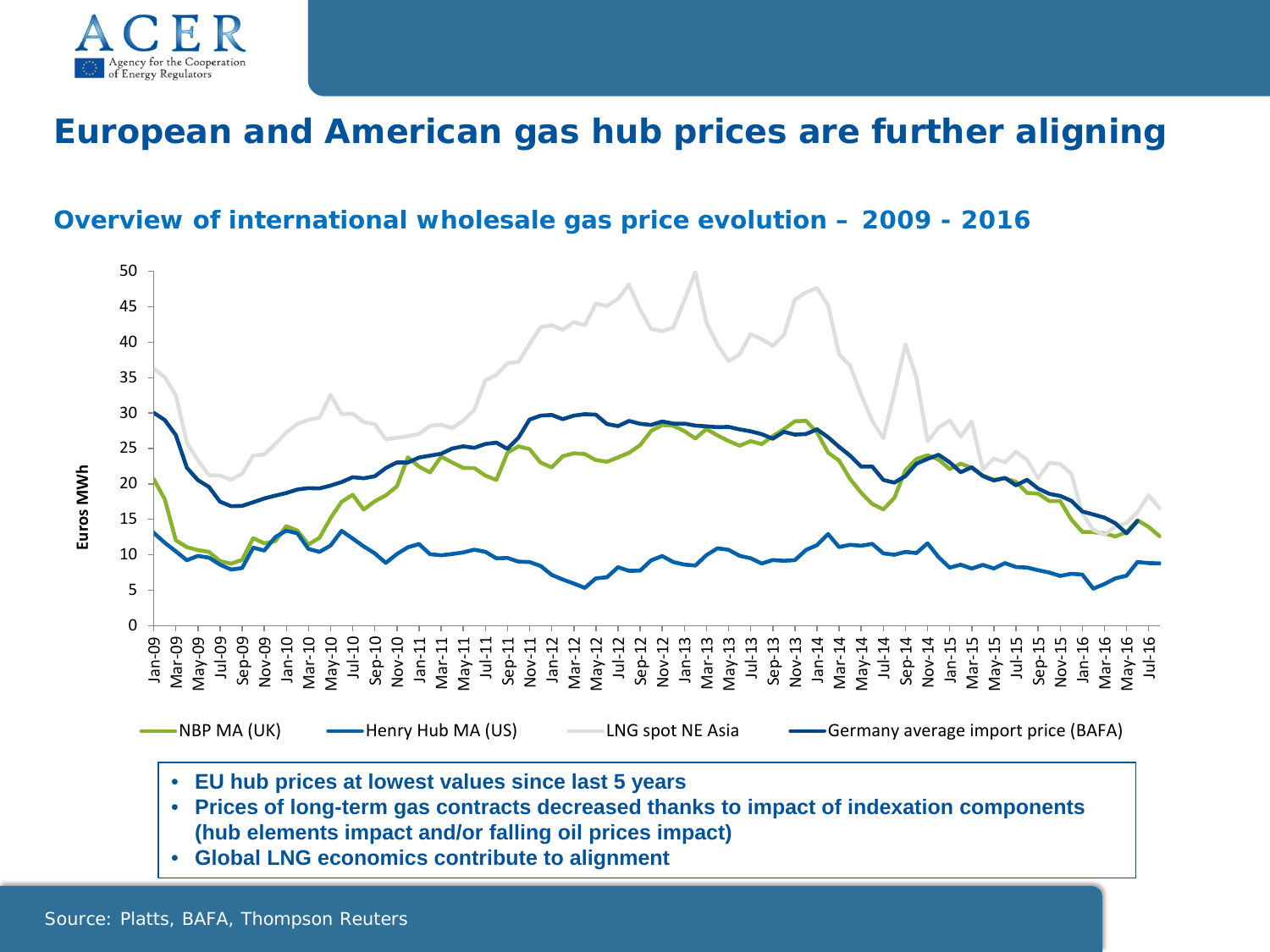

### **Flexibility in gas sourcing has improved in recent years but selected MSs are still dependent on one or two sources**

#### 100 **BG** SK<sup>\*</sup> DE\* ٧О HU AT QT 90 **NO NO** DE\* AL QT **AL HU** 10 AT<sup>®</sup> **QT** BE\* UK\* 80  $AT^*$  $\overline{\mathsf{M}}$ **RU** NL\* **TR** DE\* **NO NO**  $CZ^*$ PL. **NO** 70 NL\* **NI NO** LY  $AT^*$ 60 **NO NO RU AL** RU RU I 50 **RO** UƘª **RU** DK **EU IP** 40 **RU DK** HR **AL** RU **RU RU** al I DE<sup>2</sup> AT° **RU NL** 30 RU **RU UK** RU RU ru I **NO** 20 NL® RU 10 0 붇  $\geq$ щ တ္တ 도 띪 옷 띥  $\exists$ 띪 EU<sub>26</sub> 证 ဥ  $\gtrsim$ Ξ ₩ ¥ СS<br>Е တ হ 로 8  $\leq$ 루 咒 ᄇ 뚠

### **Estimated diversity of origins of gas supply in EU MSs (2015)**

• **Decreasing domestic production is further increasing dependence on external imports** • **MSs with higher sourcing diversification tend to have better-functioning hubs** 

Note: \* refers to MSs featuring liquid organised markets from where the gas was purchased.

Source: ACER calculations based on Eurostat Comext and BP Statistical report (2016).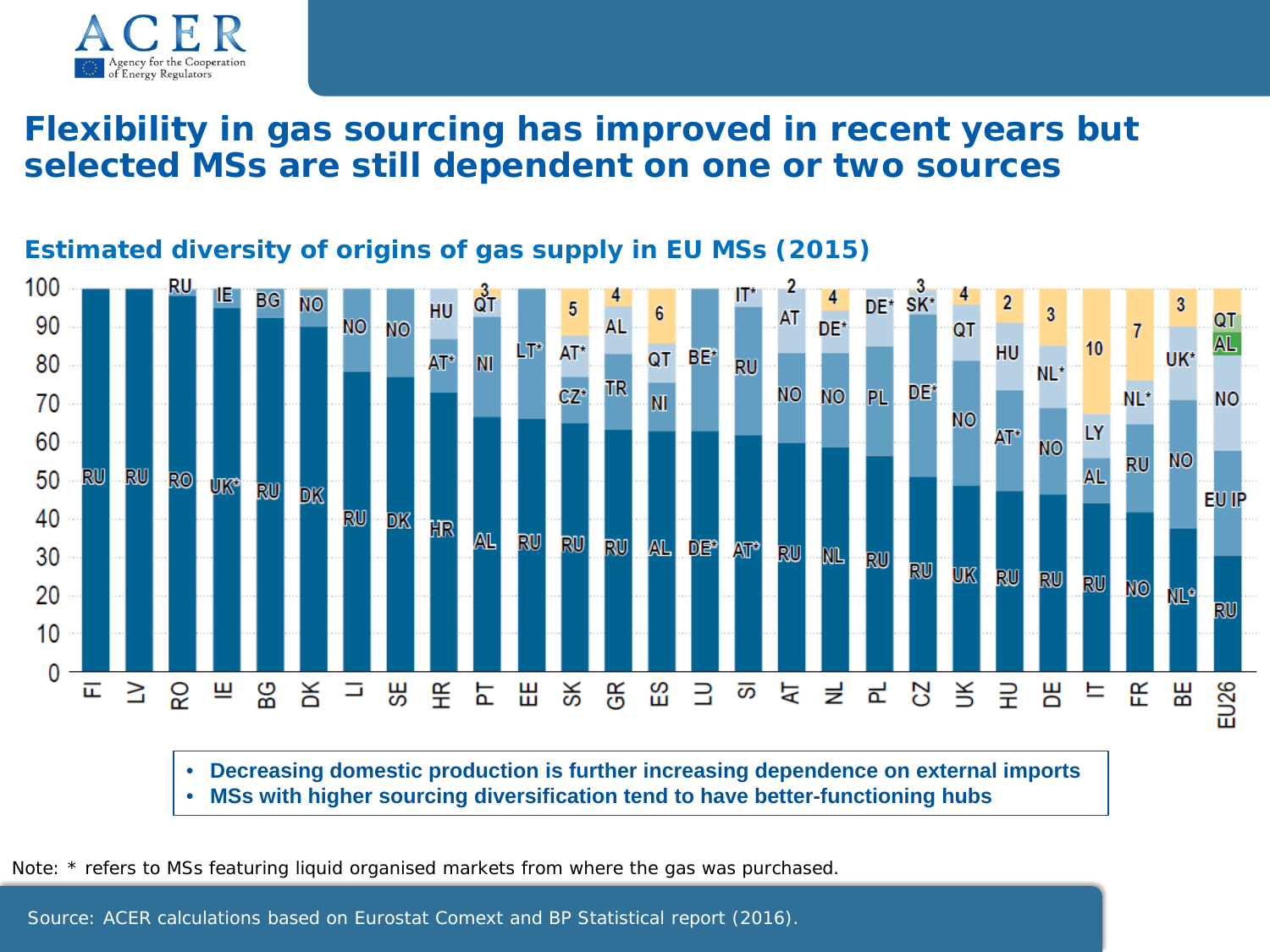



## **Gas supply sourcing costs have been converging …**

### **2014 Calculated gas sourcing cost<sup>\*</sup> compared to TTF (= 23.7 €/MWh)**

- $\epsilon$  = 1 euro/MWh
- 1-3 euro/MWh
- >3 euro/MWh





- **Weaker interconnection**
- **Less competitive market frames**
- **Less developed hubs**

Note: Suppliers' sourcing costs assessment based on a weighted basket of border import and diverse hub product prices. For some countries sourcing of own production occurs at lower cost than the imports (e.g. HR, RO)

Source: ACER estimates based on NRA input, Eurostat Comext, BAFA, Platts.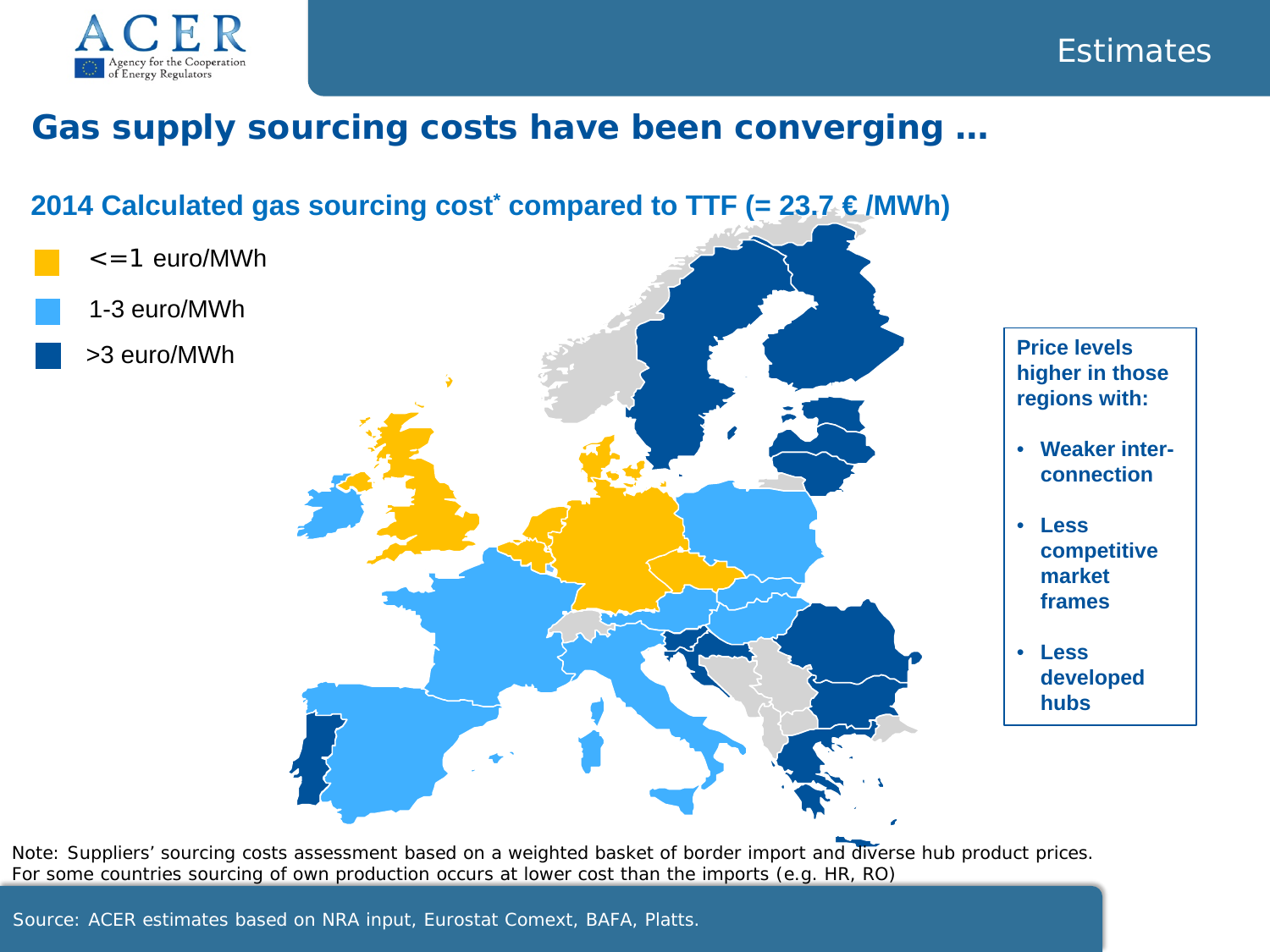

### **Estimates**

### **… 2015 saw further convergence, indicative of further market integration 2015 Calculated gas sourcing cost compared to TTF (= 21.0 € /MWh)**

- $\epsilon$  = 1 euro/MWh
	- 1-3 euro/MWh
	- >3 euro/MWh

- **Influence of lower oil price and gas oversupply**
- **Impact of reverseflows**
- **Hub functioning**
- **Improved LNG competitiveness**



Note: Suppliers' sourcing costs assessment based on a weighted basket of border import and diverse hub product-prices. For some countries sourcing of own production occurs at lower cost than the imports (e.g. HR, RO)

Source: ACER estimates based on NRA input, Eurostat Comext, BAFA, Platts.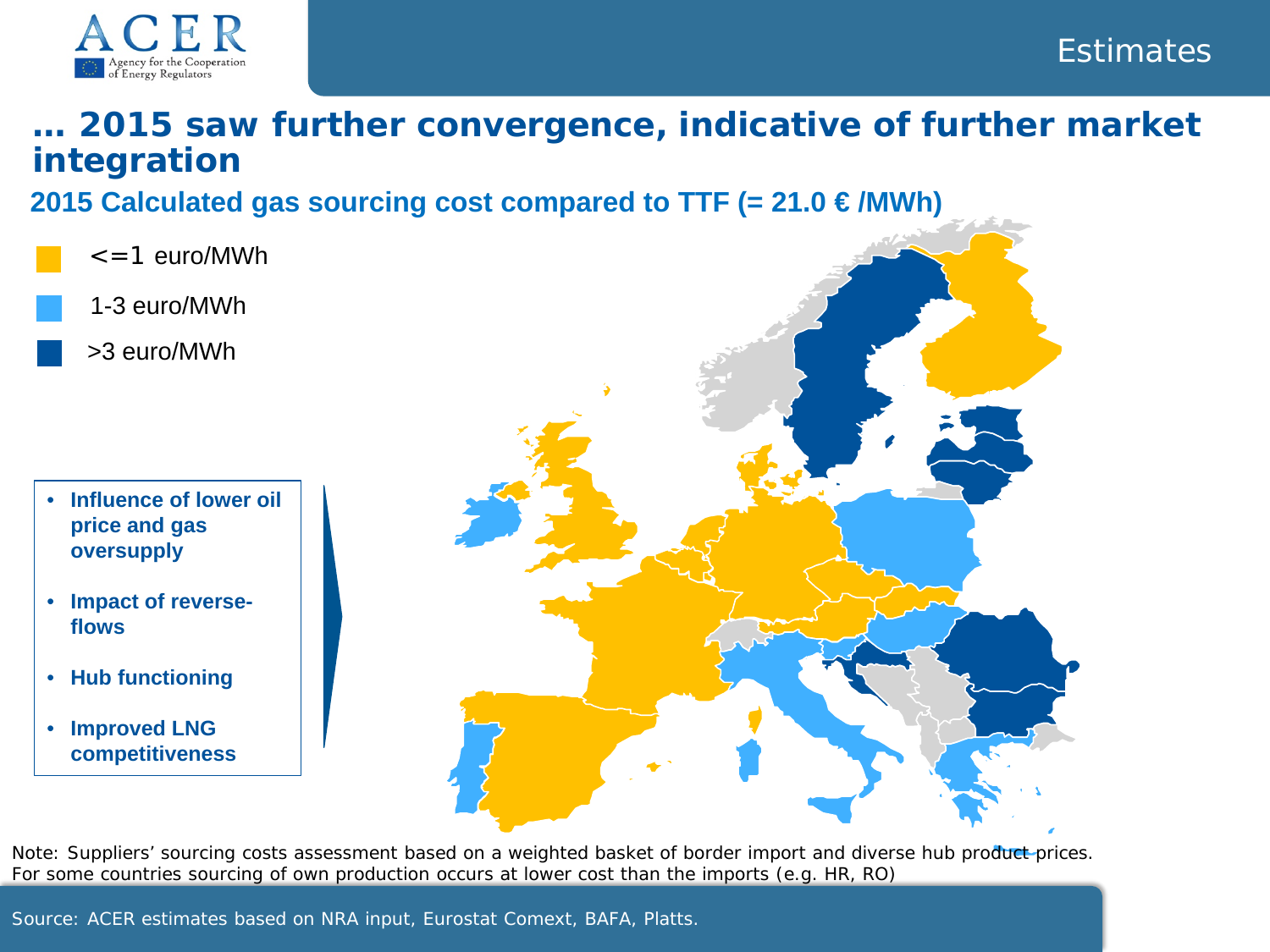

**Henry Hub of the USA is the most liquid gas hub in the world** 

## **EU market is heterogeneous when it comes to hub development with NPB and TTF in the lead**

### **A ranking of EU hubs based on 2015 monitoring results**

#### **Established hubs**

**Broad** liquidity

**Sizeable forward markets** which contribute to supply hedging

**Price reference for other EU hubs** and for long-term contracts indexation

#### **Advanced hubs**

#### **High** liquidity

More reliant on spot products and balancing operations

Progress on supply hedging role but relatively **lower longer-term products liquidity levels** results in weaker price risk management role

#### Emerging hubs **Illiquid hubs**

**Improving liquidity from a lower base**  taking advantage of enhanced interconnectivity

Liquidity partially driven by market obligations imposed on incumbents

**Still significant reliance on long-term contracts**



**Reliance chiefly on long-term contracts**

**Embryonic** organised market places

Absence of an entryexit system in some markets

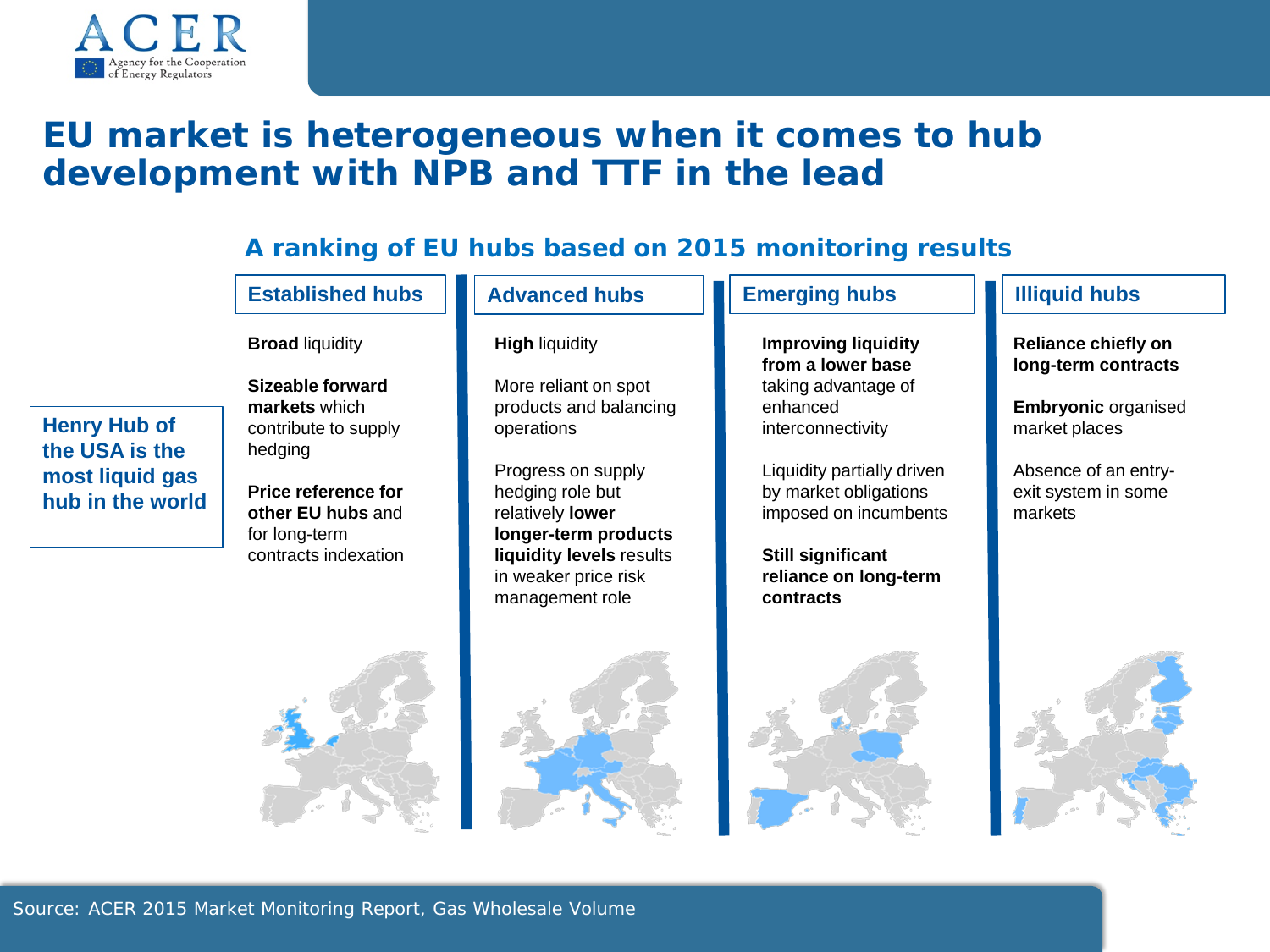

## **TTF and NBP are the leading hubs in the EU in size and depth**

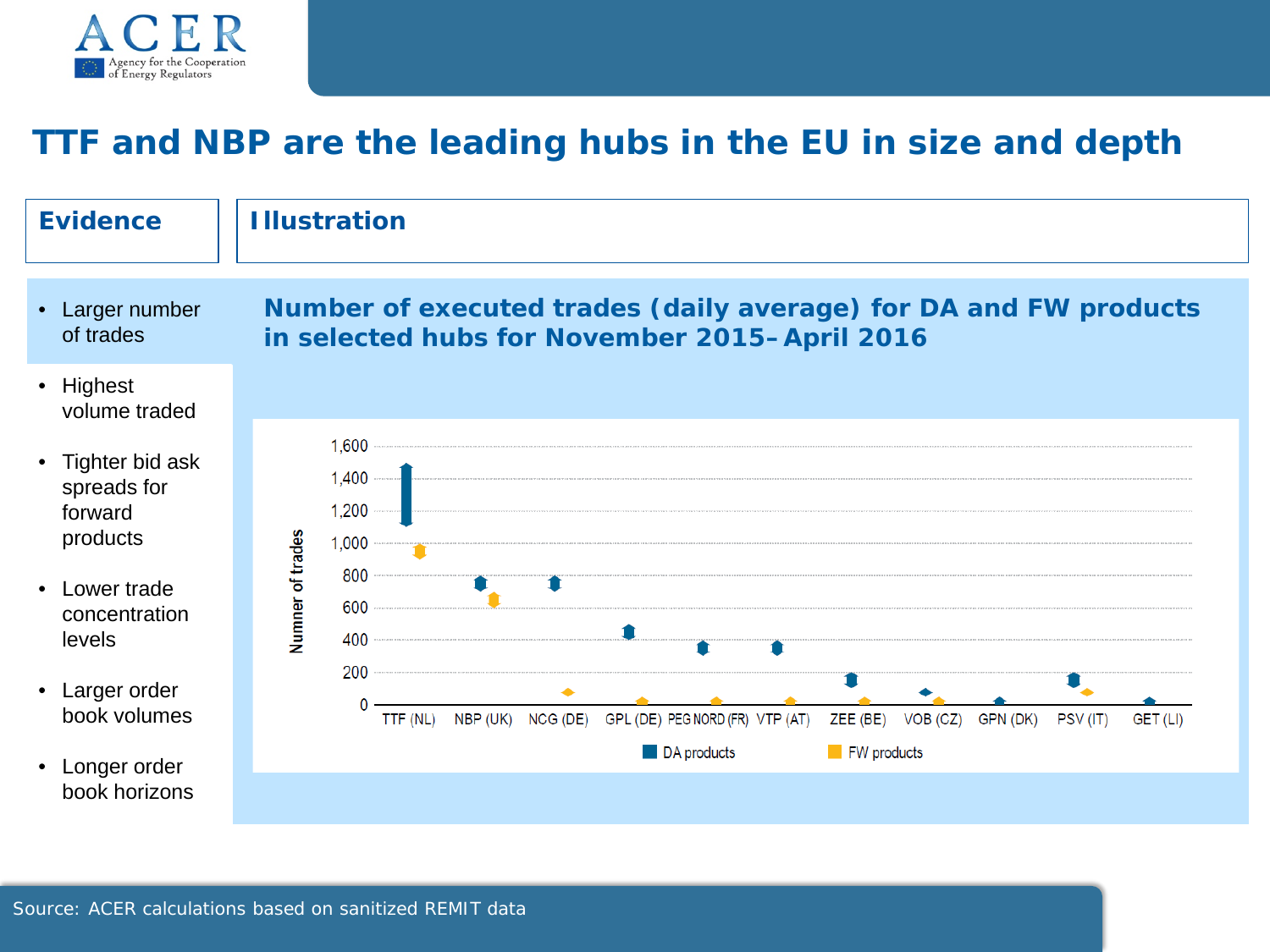

## **TTF and NBP are the hubs the largest sizeable forward markets**

#### **Evidence**

### **Illustration**

- Larger number of trades
- Highest volume traded
- Tighter bid ask spreads for forward products
- Lower trade concentration levels
- Larger order book volumes
- Longer order book horizons

### **Order book horizon in ranges of months for bids for forward products for different blocks of MWs – November 2015 - April 2016**